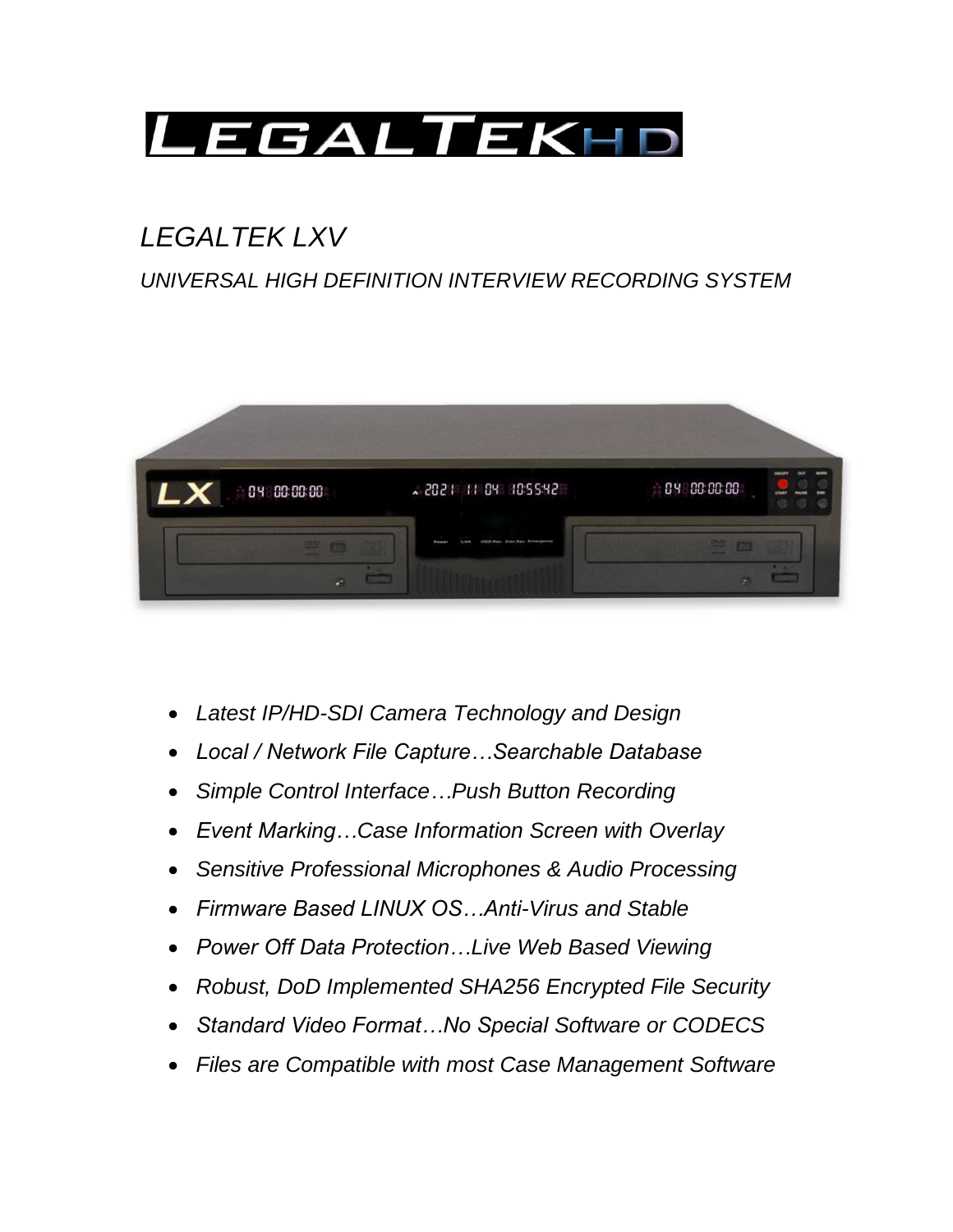*LXV* is a powerful desktop/network high-definition interview recording system designed specifically for law enforcement and child forensic interview documentation. Professional grade cameras and microphones synchronously capture video and audio, recording to hard disk, dual DVD-ROM drives or to a folder on the network. Each recording has a unique hash value which seals the evidence making falsification impossible. Simple to set-up and operate, the *LXV* enhances the evidence management process from collection to secure storage and distribution. Turnkey systems are shipped as pre-configured easy to install kits.

*KEY FEATURES…*

Latest Camera Technology – *Legaltek* integrates the latest IP/HD-SDI camera technology in a variety of disguise and non-disguise camera enclosures, ensuring unsurpassed image quality in any interview environment. The cameras may be recorded full screen or in a number of user defined picture-in-picture and picture-by-picture configurations.

Professional Microphones – The sensitive, auto-gaining professional balanced PZM microphone system with active audio processing virtually eliminates signal interference and suppresses environmental noise. Active audio processing enhances the intelligibility of soft-spoken subjects and increases the accuracy of interview transcriptions.

Simple Button Control – *LXV* is designed for ease-of-use and features one-click operation to start and stop recording locally. The intuitive control interface, wireless keyboard touchpad and high-resolution display make the entry of case information, event tagging and system operation almost second nature. The file database is searchable by date or by case information.

Local/Network File Capture – The *LXV* can selectively record files to the internal HDD, dual optical DVD-ROM drives or to a designated folder on the network. Finalized DVDs are typically available in <1 minute. Files may also be immediately exported to removable solid-state memory or automatically uploaded to a network location for archival storage. **Systems are both UK ABE and PACE Codes of Practice, E and F compliant**.

Live Local Viewing/Network Streaming – Administrators can easily define profiles for local recording and live streaming via a web-based application. Interviews can be viewed using any device on the network that supports a standard web browsing application.

Standard Video Format – *LXV* records video in the standard .MP4 format allowing files to be immediately exported via USB or DVD. Recordings can be played by the viewer's choice of application without any special software or codecs. Secure, recorded files are compatible with most agencies existing enterprise case management software.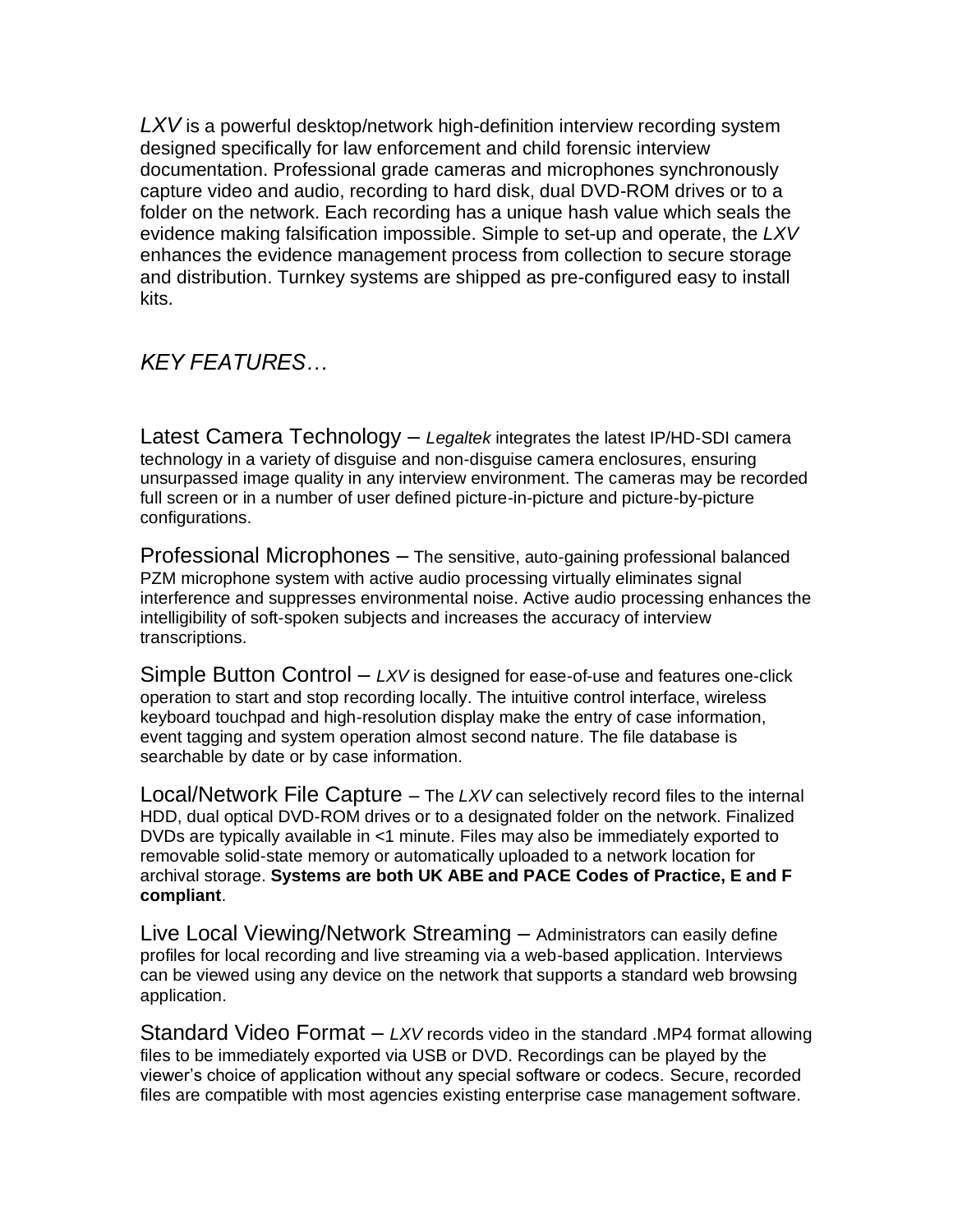

The LXV Workstation Includes 22.5" LED Monitor, Bose Powered Speakers and Logitech Wireless Rechargeable Touchpad Keyboard

### LX HD Camera Options

*Legaltek* high definition cameras feature broadcast level 1080P CMOS image sensors with mega-pixel lens and are available in both proprietary covert and non-covert housings. Both PTZ and fixed indoor and vandal-resistant domes are also available. Pan-Tilt-Zoom functions can be controlled by the recorder interface



- No License Fees
- Unlimited Users
- No Charge Software Upgrades
- One Year Factory Warranty
- Telephone and On Line Technical Support

*Legaltek's stand-alone, "hardware based" High Definition Recording Solutions provide the most reliable and secure way for law enforcement to collect and archive forensic interviews…*

"A Perfect Solution for Police, Government and Child Advocacy/Crisis Centers"

*"Your High Definition Interview Recording Solution…"*

## *LEGALTEKHD*

5753 E. Santa Ana Canyon Rd., Suite G 540 ~ Anaheim, CA 92807 USA ~ 714-321-9200 ~ LegalTekLX.com